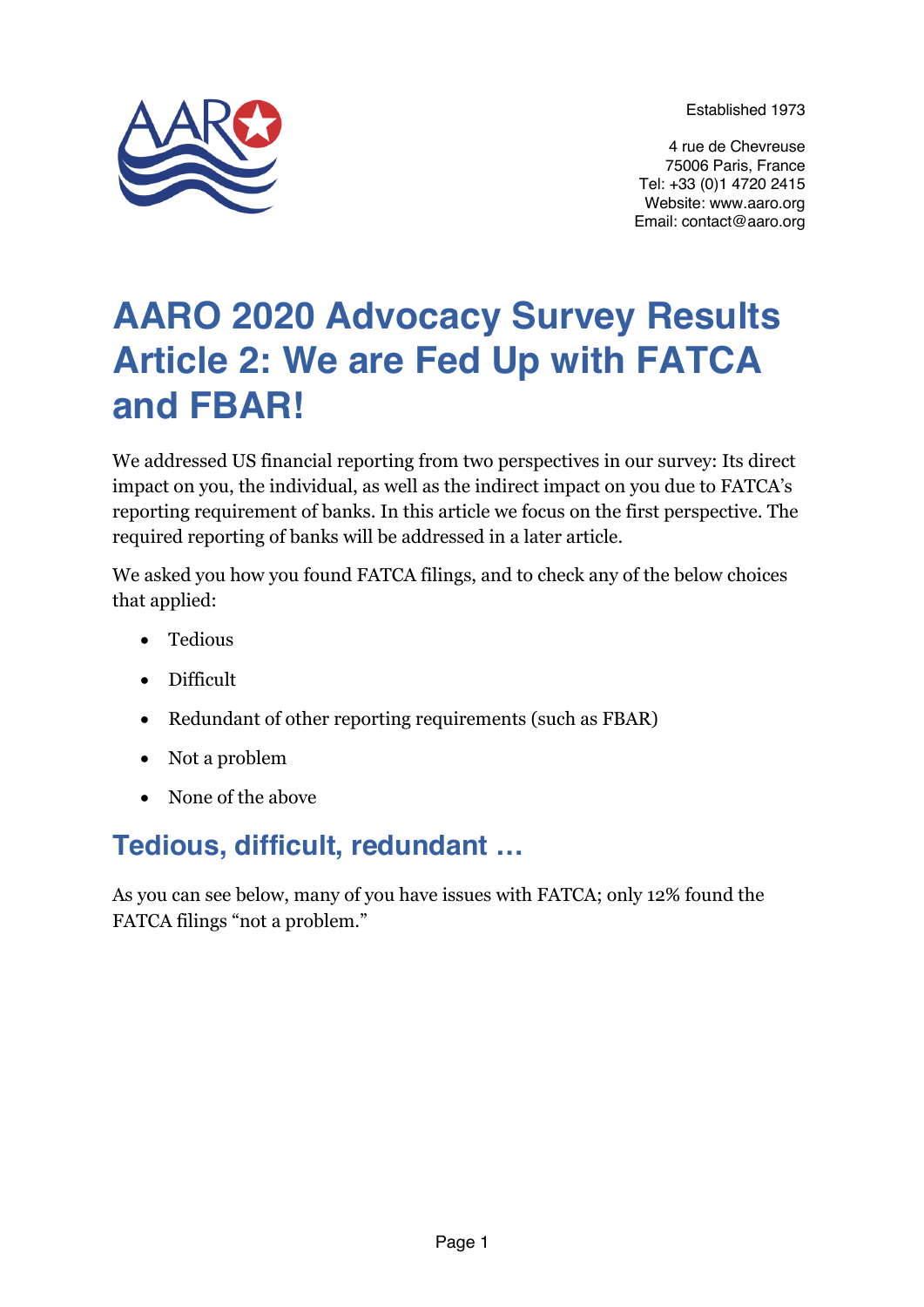

As a majority of you noted, there is heavy overlap of the FATCA and FBAR filings. 73 persons commented to this question. Interestingly, we see that many of the people who checked "not a problem" or "none of the above" did so only because either they fell below the filing thresholds or because they paid professionals to do them. So, for those who must file, it IS a problem, as one said so succinctly: "*A professional does my filings, but an expense I would prefer not to have*."

One person summed up well your views as follows: "*In addition to being tedious and redundant, the instructions are unclear and the detail requested is invasive… For Americans living abroad, including middle class persons, the end does not justify the out-of-proportion, intrusive and penalty-laden means."*

Another said: "*I really wonder whether it is necessary to create such an annual burden on ordinary taxpayers who are really trying to be honest*."

### **Is identity theft a problem for you?**

We asked you whether you were concerned that FATCA's requirement to disclose your Social Security number to your non-US bank could trigger identity theft at the bank. As you can see at right, 67% are very or somewhat concerned.



# **Can these financial reporting requirements hurt jobs?**

When asked whether you believe that you or your spouse have been refused employment or faced restricted job options because of US financial reporting requirements, 89 (18%) said yes and 208 (82%) said no (212 others chose either "N/A" or "don't know"). This is often because potential overseas employers or partners do not want their information disclosed to the US. The collateral damage is